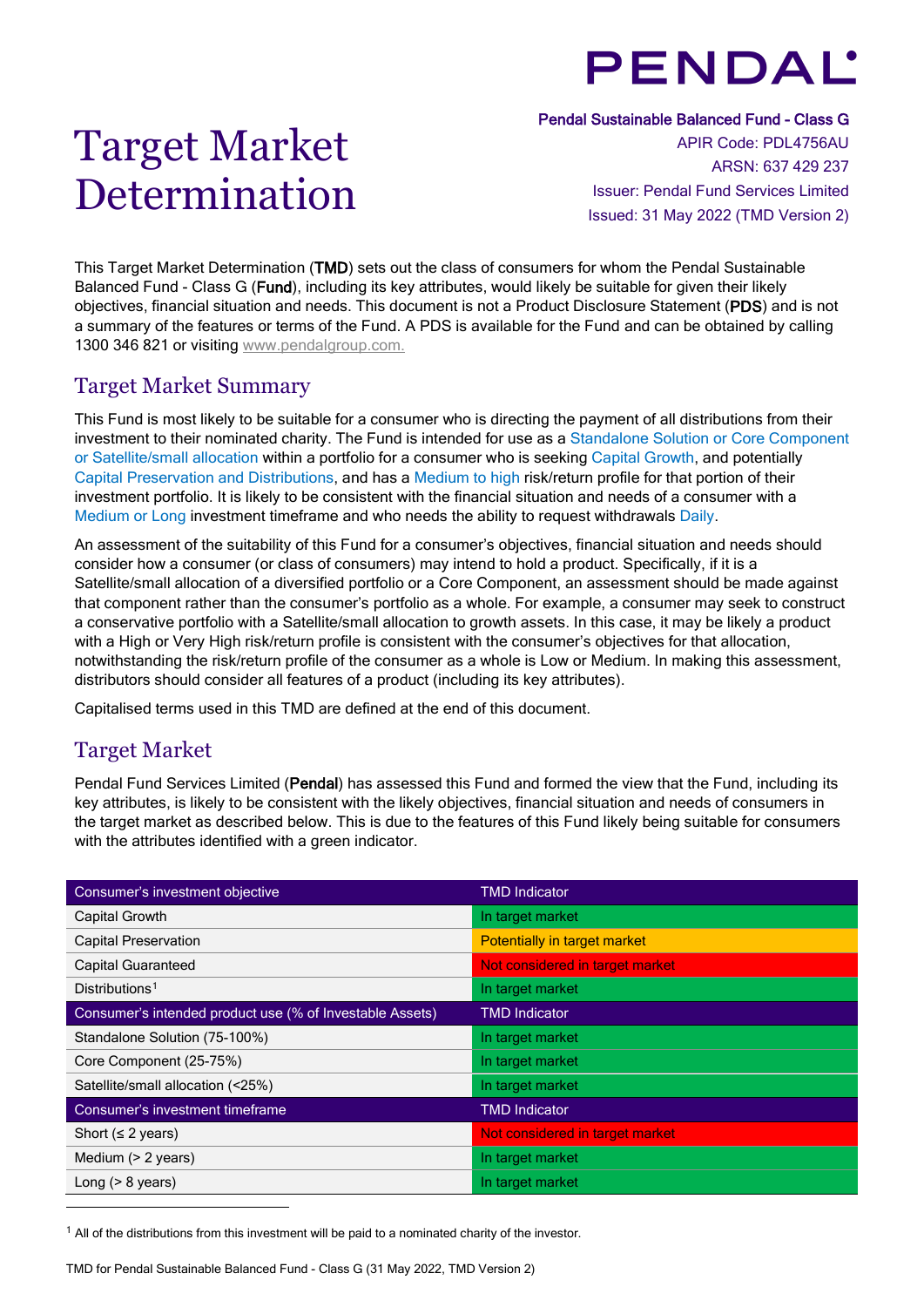| Consumer's Risk (ability to bear loss) and Return profile | <b>TMD Indicator</b>            |
|-----------------------------------------------------------|---------------------------------|
| Low                                                       | Not considered in target market |
| Medium                                                    | In target market                |
| High                                                      | In target market                |
| Very High                                                 | In target market                |
| Consumer's need to withdraw money                         | <b>TMD Indicator</b>            |
| Daily                                                     | In target market                |
| Weekly                                                    | In target market                |
| Monthly or longer                                         | In target market                |

## TMD indicator key

In target market **Potentially in target market** Not considered in target market

Generally, a consumer is unlikely to be in the target market for the Fund if:

- one or more of their Consumer Attributes correspond to a red rating\*, or
- three or more of their Consumer Attributes correspond to an amber rating.

\* An individual Fund may still be suitable if it is outside the Consumer's Risk and Return profile and/or Consumer's investment timeframe profile where it is a Satellite/small allocation used as part of a diversified portfolio.

## About the Fund

The Fund is a participant in the Investment Giving Model, whereby investors invest in the Fund for the purpose of nominating a charity to receive all distributions (less any taxes) from the Fund.

Investment objective: The Fund aims to provide a return (before fees and expenses) that exceeds the Fund's benchmark over the medium to long term.

Product description: The Pendal Sustainable Balanced Fund - Class G is an actively managed diversified portfolio that invests in Australian and international shares, Australian and international property securities, Australian and international fixed interest, cash and alternative investments. Sustainable and ethical investment practices are incorporated into the Australian and international shares, Australian and international fixed interest and part of the Alternative investments components of the Fund. All other investments by the Fund are not assessed for sustainable and ethical investment practices. The Fund has a higher weighting towards growth assets than defensive assets.

All distributions (less any taxes) arising from the investor's invesment in the Fund are paid to the charity nominated by the investor.

Distributions generally include assessable income and can be made up of both income and net realised capital gains. Distributions may also include non-taxable amounts which may reduce the cost base of an investor's units. Distributions may vary from year to year and when paid reduce the value of the remaining investment.

Minimum investment timeframe: 5 years or more.

Risk level: Medium to high.

Medium to high risk of losing money in any year. Likely to produce higher returns over the long term.

Redemption frequency: Under normal circumstances, withdrawal requests may be made on any Business Day and requests received by the Fund's cut off time on any Business Day will generally be processed on the following Business Day. A Business Day being a day other than a Saturday, Sunday or public holiday, on which banks are open for general banking business in Sydney. Please refer to the PDS for full details on the withdrawal conditions for the Fund.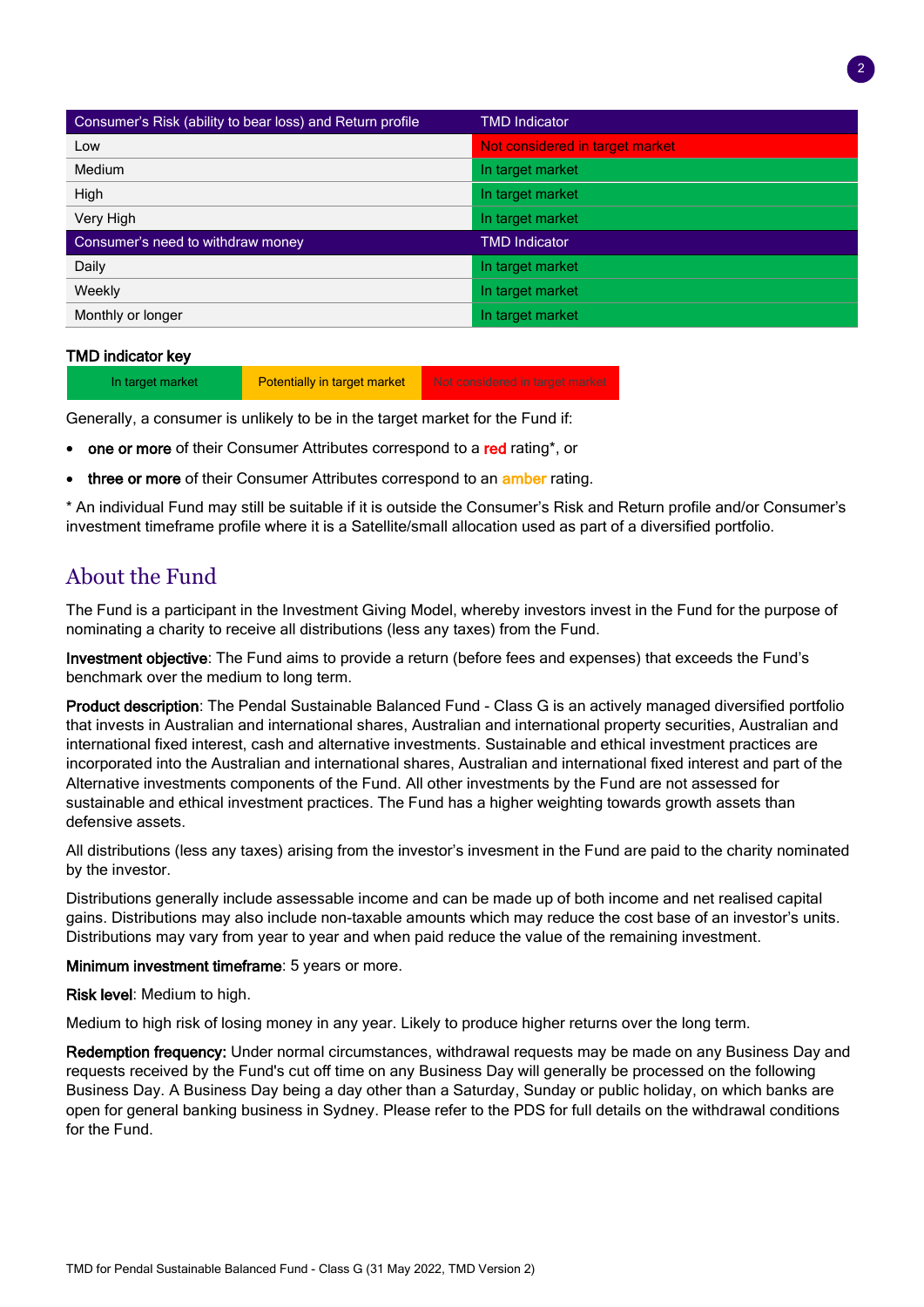# TMD Definitions

| Term                                                                                                            | <b>Definition</b>                                                                                                                                                                                                                                                                                                                                  |  |
|-----------------------------------------------------------------------------------------------------------------|----------------------------------------------------------------------------------------------------------------------------------------------------------------------------------------------------------------------------------------------------------------------------------------------------------------------------------------------------|--|
| Consumer's investment objective                                                                                 |                                                                                                                                                                                                                                                                                                                                                    |  |
| <b>Capital Growth</b>                                                                                           | The consumer seeks to invest in a product designed to generate capital return. The<br>consumer prefers exposure to growth assets (such as shares or property) or otherwise<br>seeks an investment return above the current inflation rate.                                                                                                         |  |
| <b>Capital Preservation</b>                                                                                     | The consumer seeks to invest in a product to reduce volatility and minimise loss in a<br>market down-turn. The consumer prefers exposure to defensive assets (such as cash or<br>fixed income securities) that are generally lower in risk and less volatile than growth<br>investments.                                                           |  |
| <b>Capital Guaranteed</b>                                                                                       | The consumer seeks a guarantee or protection against capital loss whilst still seeking the<br>potential for capital growth (typically gained through a derivative arrangement). The<br>consumer would likely understand the complexities, conditions and risks that are<br>associated with such products.                                          |  |
| <b>Income Distribution</b>                                                                                      | The consumer seeks to invest in a product designed to distribute regular and/or tax-<br>effective income. The consumer prefers exposure to income-generating assets (typically,<br>high dividend-yielding equities, fixed income securities and money market instruments).                                                                         |  |
|                                                                                                                 | Consumer's intended product use (% of Investable Assets)                                                                                                                                                                                                                                                                                           |  |
| <b>Standalone Solution</b><br>$(75-100%)$                                                                       | The consumer intends to hold the investment as either a part or the majority (up to 100%)<br>of their total <i>investable assets</i> (see definition below). The consumer typically prefers<br>exposure to a product with at least High <i>portfolio diversification</i> (see definitions below).                                                  |  |
| <b>Core Component</b><br>$(25-75%)$                                                                             | The consumer intends to hold the investment as a major component, up to 75%, of their<br>total <i>investable assets</i> (see definition below). The consumer typically prefers exposure to a<br>product with at least Medium <i>portfolio diversification</i> (see definitions below).                                                             |  |
| Satellite (<25%)                                                                                                | The consumer intends to hold the investment as a smaller part of their total portfolio, as an<br>indication it would be suitable for up to 25% of the total <i>investable assets</i> (see definition<br>below). The consumer is likely to be comfortable with exposure to a product with Low<br>portfolio diversification (see definitions below). |  |
| <b>Investable Assets</b>                                                                                        | Those assets that the investor has available for investment, excluding the residential<br>home.                                                                                                                                                                                                                                                    |  |
| Portfolio diversification (for completing the key product attribute section of consumer's intended product use) |                                                                                                                                                                                                                                                                                                                                                    |  |
| Low                                                                                                             | Single asset class, single country, low or moderate holdings of securities                                                                                                                                                                                                                                                                         |  |
| <b>Medium</b>                                                                                                   | 1-2 asset classes, single country, broad exposure within asset class                                                                                                                                                                                                                                                                               |  |
| High                                                                                                            | Highly diversified across either asset classes, countries or investment managers                                                                                                                                                                                                                                                                   |  |
| Consumer's intended investment timeframe                                                                        |                                                                                                                                                                                                                                                                                                                                                    |  |
| Short $(s 2 \text{ years})$                                                                                     | The consumer has a short investment timeframe and may wish to redeem within two years.                                                                                                                                                                                                                                                             |  |
| Medium (> 2 years)                                                                                              | The consumer has a medium investment timeframe and is unlikely to redeem within two<br>years.                                                                                                                                                                                                                                                      |  |
| Long $(> 8$ years)                                                                                              | The consumer has a long investment timeframe and is unlikely to redeem within eight<br>years.                                                                                                                                                                                                                                                      |  |

## Consumer's Risk (ability to bear loss) and Return profile

The risk level is not a complete assessment of all forms of investment risks, for instance it does not detail what the size of a negative return could be or the potential for a positive return to be less than the return an investor may require to meet their objectives.

#### Consumer's need to withdraw money Daily/Weekly/ Monthly or longer The consumer seeks to invest in a product which permits redemption requests at this frequency under ordinary circumstances and the issuer is typically able to meet that request within a reasonable period.

3